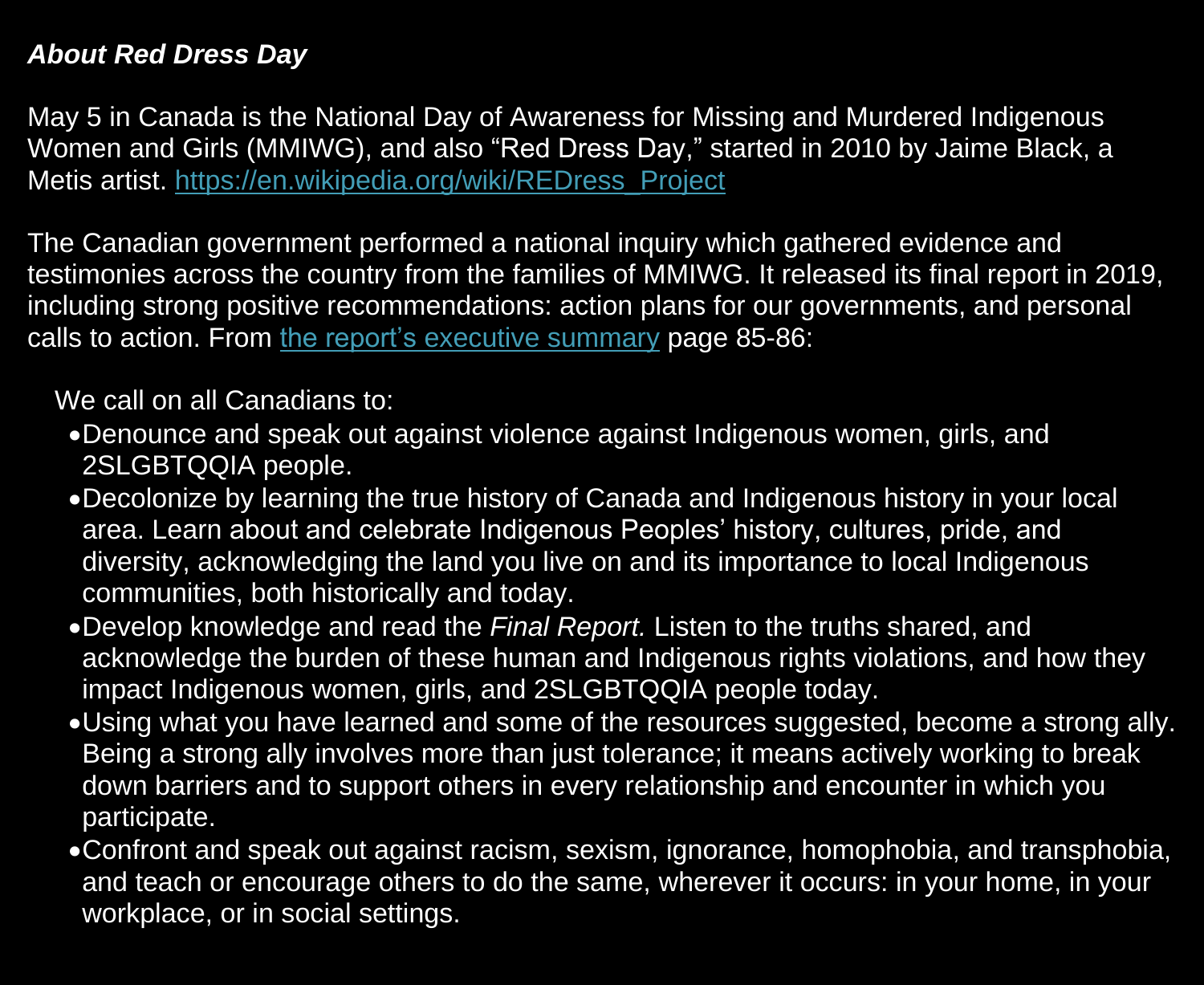- •Protect, support, and promote the safety of women, girls, and 2SLGBTQQIA people by acknowledging and respecting the value of every person and every community, as well as the right of Indigenous women, girls, and 2SLGBTQQIA people to generate their own, self-determined solutions.
- •Create time and space for relationships based on respect as human beings, supporting and embracing differences with kindness, love, and respect. Learn about Indigenous principles of relationship specific to those Nations or communities in your local area and work, and put them into practice in all of your relationships with Indigenous Peoples.
- •Help hold all governments accountable to act on the Calls for Justice, and to implement them according to the important principles we set out.

## *Suggested Resources for Allyship*

Amnesty International. ["10 Ways to Be a Genuine Ally to Indigenous Communities.](https://www.amnesty.org.au/10-ways-to-be-an-ally-to-indigenous-communities/)" Dr. Lynn Gehl. ["Ally Bill of Responsibilities.](http://www.lynngehl.com/uploads/5/0/0/4/5004954/ally_bill_of_responsibilities_poster.pdf)". Indigenous Perspectives Society. ["How to Be an Ally to Indigenous People.](https://ipsociety.ca/2017/04/how-to-be-an-ally-to-indigenous-people/)". Montreal Urban Aboriginal Community Strategy Network. ["Indigenous Ally Toolkit.](http://reseaumtlnetwork.com/wp-content/uploads/2019/04/Ally_March.pdf)"

You are free to use and share this poster with attribution. You are not free to use this work for commercial purposes. You are not free to make derivative works. If you want to use this with changes, you need to get advance permission by contacting [website@kamm.ca](mailto:website@kamm.ca) . Thank you!



Details about the license: [Creative Commons Attribution-NonCommercial-NoDerivs 3.0](https://creativecommons.org/licenses/by-nc-nd/3.0/)  [License.](https://creativecommons.org/licenses/by-nc-nd/3.0/)

The dress image is by [Sinisa Maric](https://pixabay.com/users/sinisamaric1-3044277/?utm_source=link-attribution&utm_medium=referral&utm_campaign=image&utm_content=1730320) from [Pixabay](https://pixabay.com/?utm_source=link-attribution&utm_medium=referral&utm_campaign=image&utm_content=1730320)